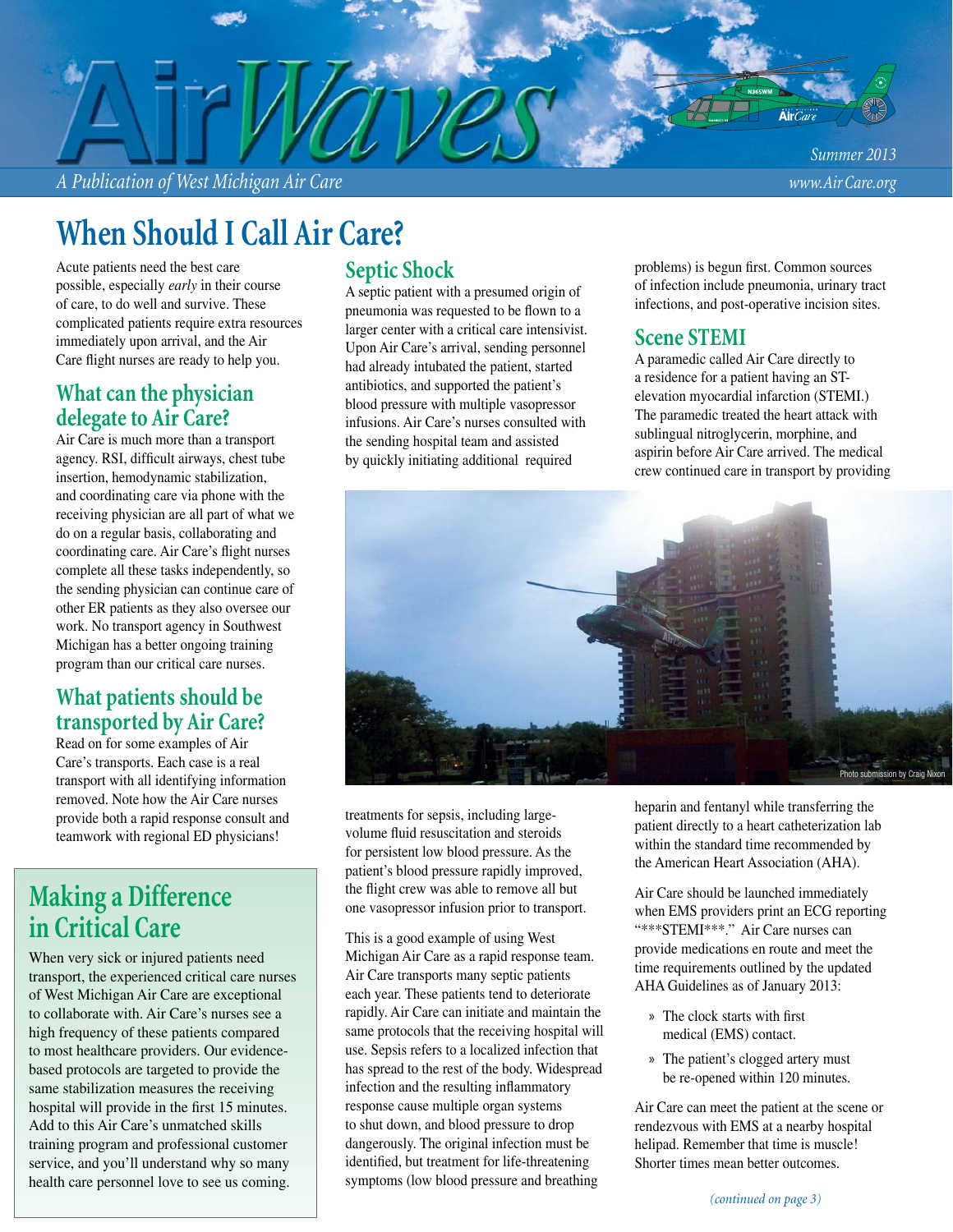# **Flying Blind: A Safe Way to Fly**

Clouds are often no problem when you have IFR-capable aircraft like the Eurocopter Dauphins at West Michigan Air Care. The photo series here demonstrates how Air Care pilot and Program Director, Rick Morley, engaged instrument flight rules (IFR) as our crew returns to Kalamazoo from the eastern side of Michigan.



A cloud layer is developing in our airspace and it's getting thicker as we travel west. We're flying at 150 knots and still have a long way to get home to Kalamazoo. VFR aircraft would normally have to turn around or land prematurely, but not West Michigan Air Care. It's IFR time!

The pilot begins the IFR sequence and we enter the cloud layer. As we fly directly into it, the world turns into a white sheet.









The autopilot is engaged, giving our pilot a moment to complete all IFR checks. As long as we're above the clouds, it's beautiful and sunny. But we'll have to come down through the clouds to land. The autopilot is programmed for our descent and the control tower in Kalamazoo follows us on radar as we approach their runway.

Some weather conditions do prevent safe helicopter flying. Common poor flying conditions include:

- » "Low ceilings" (fog or low clouds) that may hide the ground or tops of tall towers. We have to be able to see the ground and potential obstructions to land safely.
- » Heavy snow, which can reduce visibility (much like fog) without warning. When you're flying at 150 miles per hour, you need to see much farther ahead to react than motorists on the ground.
- » Freezing rain at ground or flight level that may collect on the windshield or rotor system.

Safety comes first at West Michigan Air Care and based on our 20 years in business without a major incident, our approach is working.



When we break out under the clouds, we request the towers to allow us to land at our downtown base, a short trip away. 5

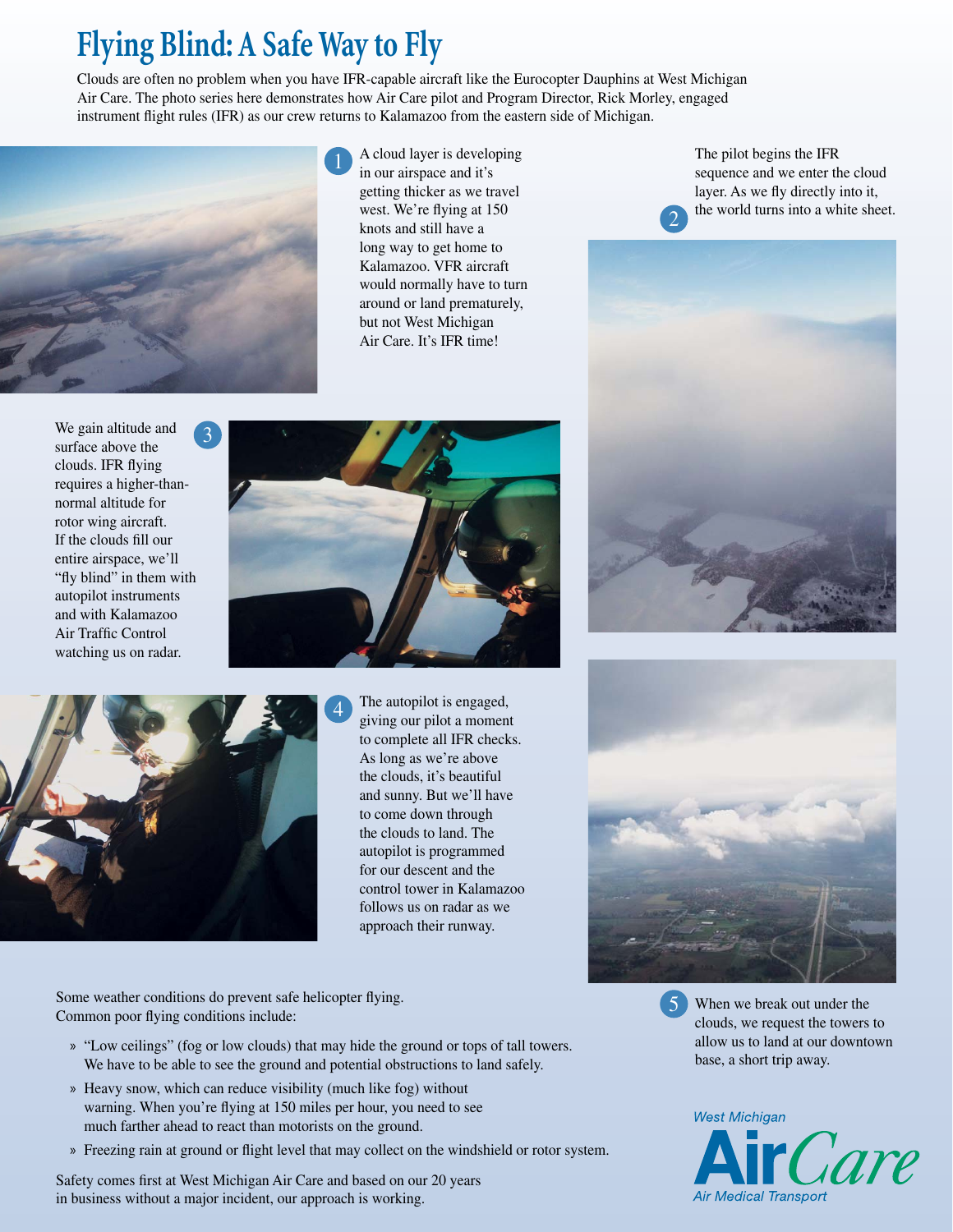## **When Should I Call Air Care?** *(continued from page 1)*

### **PRBC and FFP for GI Bleeding**

While flying to a regional hospital to pick up a patient with both upper and lower gastrointestinal bleeding, Air Care was informed via radio that administration of packed red blood cells (PRBC) had begun. The flight nurses immediately requested the sending hospital to begin thawing fresh frozen plasma (FFP.) The clotting factors in FFP are essential to help stop bleeding. When the flight nurses arrived, the patient was prepped for transport and kept warm. A second IV was started and the patient's blood pressure was supported with packed cells until FFP was thawed and handed to the Air Care crew to begin as they departed for the return trip.

PRBC deliver oxygen to tissues, but do nothing to stop bleeding. FFP, however, contains clotting factors to help stop bleeding. FFP becomes even more important in bleeding patients who take warfarin (Coumadin.) Air Care administers PRBCs and FFP in a 1:1 ratio, and carries 2 units of uncrossmatched PRBC on the aircraft, but not FFP due to 20-minute thawing requirement. Instead, the crew calls ahead to request FFP to be thawed at the sending or receiving hospitals when PRBC have been initiated.

### **Helipad Rendezvous with EMS**

A head-injured patient was en route via EMS to a regional hospital. The ER physician listening to the EMS report recognized a trauma center was needed. **The physician coordinated a direct hand-off from ground EMS to Air Care at the hospital's helipad, so care would not be delayed.** Air Care nurses quickly intubated before departure using RSI protocol that prevents pressure on the brain. The patient maintained 100% oxygen saturations throughout the procedure and had no episodes of hypotension, which could further harm brain tissue. The physician was nearby but did not get involved with the transfer as per EMTALA regulations.

Air Care is trained to do the same interventions the ER does in the first 15 minutes to stabilize the patient. This makes Air Care a very useful resource for sending physicians and busy emergency departments. The helipad rendezvous is an excellent way to shave time off transport while assuring the patient receives appropriate stabilization measures.

### **Difficult Airway Assistance**

Upon arrival at a regional hospital, the physician was aborting an attempt to intubate a head injured patient with a bloody airway.

The Air Care nurses assisted by suctioning the airway and providing oxygenation with a bag valve mask and OPA. C-spine was held as our nurses worked with the sending physician to establish an airway, but the initial drugs to relax the patient were wearing off. Air Care was ready with another round of RSI medications, and performed a successful AirTraq intubation.

West Michigan Air Care makes use of a number of airway intervention measures including the Glidescope, AirTraq, and surgical airway skills. Air Care's flight nurses frequently complete intubation procedures themselves or provide assistance to the sending physician.

### **Head Injury with Clenched Jaw (Trismus)**

Air Care was called to the scene of a motor vehicle crash involving head trauma. The nurses arrived to find intubation attempts in progress for a patient with a head injury. EMS providers had made several attempts but could not fully open the patient's clenched jaw. Air Care's medical crew pre-oxygenated the patient with a bag valve mask and OPA, while administering RSI medications that both relaxed the patient's muscles and also prevented pressure on the brain. They intubated the patient on the first attempt with the Glidescope. Throughout the procedure, the patient's oxygenation level remained excellent at 97-100%. During the rapid flight to a trauma center, the patient's head was elevated (also called "reverse trendelenberg.") The patient was also kept well-sedated to prevent increased pressure in the brain.

In head trauma patients, the jaw is often clenched making oral intubation nearly impossible; this is a patient well-suited to Air Care's abilities and scope-of-practice. Air Care's RSI medications not only optimize intubating conditions, but also prevent pressure on the brain during the procedure. We have found EMS and Fire personnel to be excellent team players as we work together to establish an airway!

### **Diabetic Ketoacidosis (DKA)**

A DKA patient at a regional hospital was intubated just before Air Care nurses arrived and had been placed on a ventilator with a "normal" respiratory rate of 12 breaths per minute. Since this is a common oversight, West Michigan Air Care anticipated and increased the rate upon arrival, educating the staff in the process. This is a good example of rapid response consulting and teamwork.

Before departure, the patient was transferred to West Michigan Air Care's ventilator (rather than bridged with a bag-valve mask) to assure the appropriate ventilatory rate would be maintained. In addition Air Care rechecked blood sugars hourly and provided controlled IV fluids to improve hydration, electrolyteand sugar- balance, while preventing fluid overload that could cause brain swelling.

West Michigan Air Care transports multiple DKA patients each year. The most common scenario is a noncompliant diabetic who develops a severely elevated blood sugar and becomes unresponsive. This high blood sugar creates very acidic conditions in the body which will worsen until acid levels become incompatible with life and organs begin to fail. Unresponsive DKA patients reflexively breathe in a rapid, see-saw pattern to "blow off" the acid (carbon dioxide) in their systems. When these patients are intubated, and placed on a ventilator at a "normal" breathing rate with strong drugs, they are no longer able to "blow off" the acid, and may rapidly go into cardiac arrest. Placing the DKA patient on a high respiratory rate (say 25-30 breaths per minute in adults) with otherwise normal ventilator settings will assure the patient will continue to "blow off" acid safely while other treatments are working.

The collaborations and interventions West Michigan Air Care nurses provide can make a big difference for your critical patients. Call us to help with acute patients early in their care.

The **Air Care Beach Tote** leads a double-life as a market bag even during cold months. It's sturdy and HUGE! This popular design is irresistibly Air Care and only \$25. Pick one up to brighten your work days! It's at the Air Care Store, second floor of the Gilmore Center.